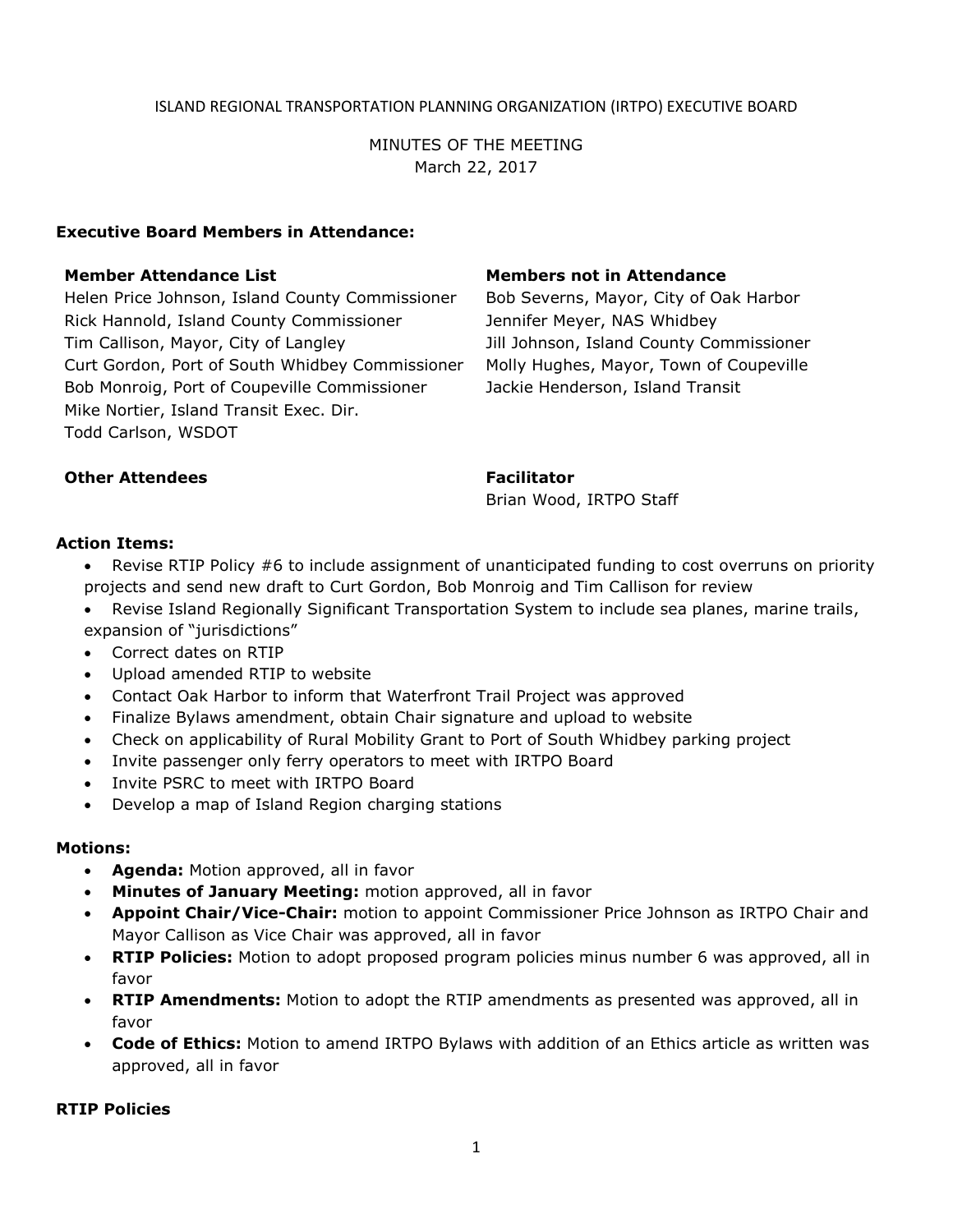- The Board was informed that two Regional Transportation Improvement Program (RTIP) Issues arose recently leading to a discussion of federal funding award policies for our region:
	- $\circ$  Langley requested transfer of a project award to a related project, due to an new TIB funding opportunity (DeBruyn First Ave Sidewalk project)
	- $\circ$  Oak Harbor discovered an project obligation error that inadvertently removed the Waterfront Trail Repair project from the RTIP
- These project changes meant that our regional TIP needed amendment.
- The proposed policy addressed the following questions:
	- $\circ$  Can funding from an awarded project be reassigned to an alternative project in the same jurisdiction?
		- TAC consensus was that funding awards go to a given project rather than to a jurisdiction.
		- Project awards should remain competitive (be scored against other projects) whenever funding becomes available.
	- o How should unanticipated funding be handled?
		- TAC consensus was that unanticipated funds should first be used to move already prioritized projects to fill-in vacated slots and second go toward new competitive calls for projects. Another use was also deemed appropriate, that being, assisting project sponsors with administrative issues, such as the one that occurred for Oak Harbor.
- The Board considered the formal grant funding policy statements. It was noted that Policy 3 addressed the Oak Harbor project issue and Policies 5 and 6 considered Langley's questions.
- There was concern that Policy 6 did not show an effort to help priority projects receive extra funding to cover cost overruns. It was noted that cost overruns were addressed in Policy 4, however the board wanted to see a new draft of Policy 6 that included providing extra assistance to priority projects with overruns before moving projects up or issuing a new call for projects.
- Action was taken on the policy statements, with the exception of Policy 6 pending a redraft.

# **RTIP Amendments**

 The Board discussed and took action on the proposed Regional Transportation Improvement Program amendments: Langley project deletion, Oak Harbor project reinstatement and WSDOT project deletions as shown in the draft RTIP amendment.

# **Regional Significance**

- The draft document: Island Regionally Significant Transportation System (IRSTS) was reviewed by the Board. It was noted that the document was an attempt to capture facilities and programs that are important to the region as a whole, rather than a specific municipality:
	- $\circ$  Some elements are regionally significant by definition per the Federal Highway Administration and others recognized our region's unique priorities.
	- $\circ$  Regional significance serves as one guide for determining project eligibility for federal funding. A project not currently eligible under Federal classification, may have a case for reclassification if can be shown to be significant to our region.
	- $\circ$  A definition of regional significance guides development of our required regional strategy, which in turn guides the Region Transportation Plan development.
	- o The definition included:
		- Facilities: roads, sidewalks, trails, transit, marine, air, parking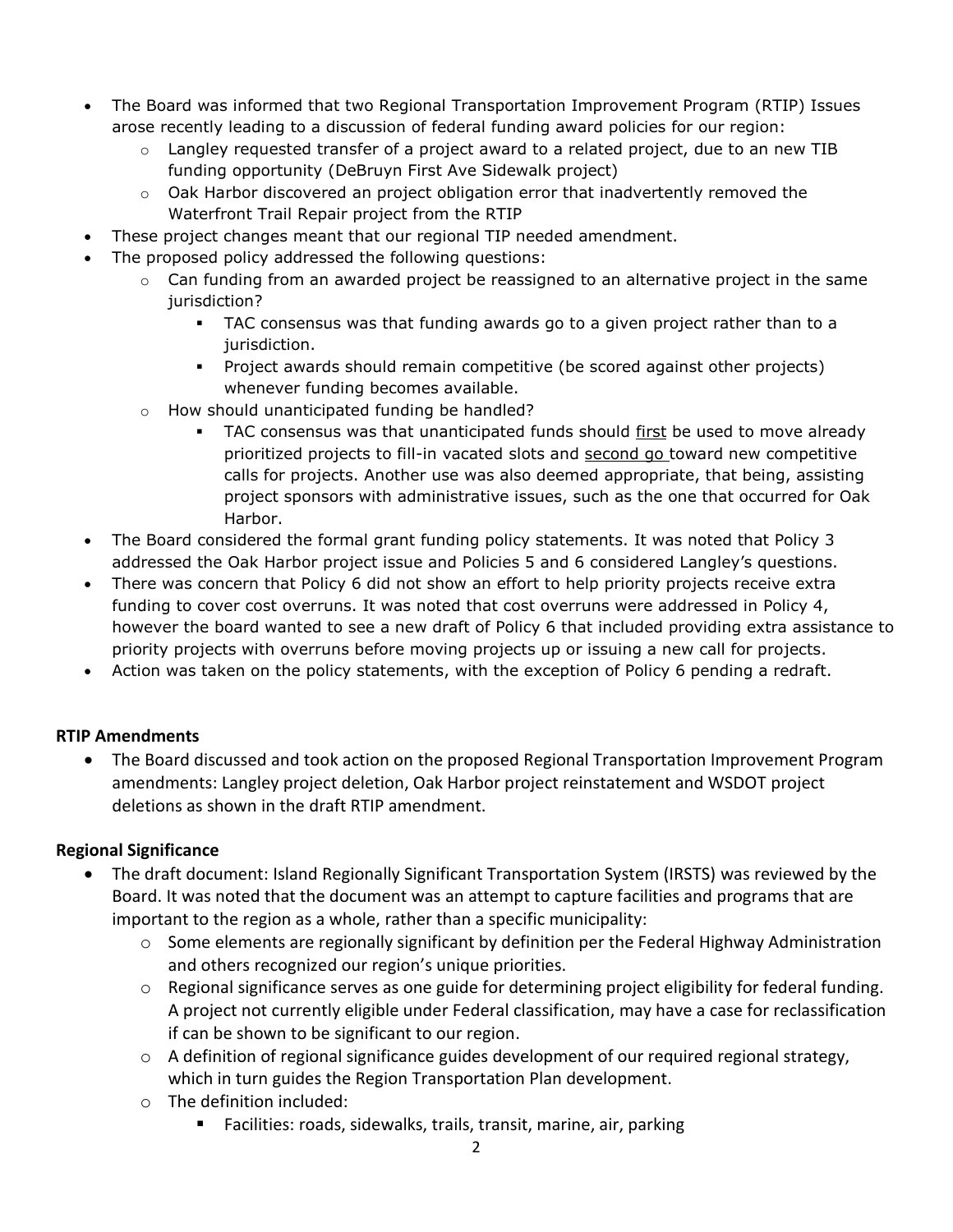- **Programs: safety, alternative transportation, planning, system efficiency**
- The Board was informed that the TAC generally endorsed the IRSTS, though support for including air travel was mixed due to lack of public airports in Island Region. The following arguments for including air travel were reviewed:
	- $\circ$  Private airstrips are offered for public use, providing a recreational and possibly limited commercial opportunities for our transportation system.
- The Board felt that the IRSTS document was a very useful tool for the public and regional plan development.
- The Board noted the value of our regional airstrips, noting increased commercial activity near the Camano airstrip and active use of South Whidbey Airpark. In addition the board requested:
	- o Better clarification of "jurisdictions" to make it clear that Ports were regionally significant
	- $\circ$  Inclusion of marine trails under programs, and sea planes under air travel

# **Unified Planning Work Program (UPWP)**

- The draft 2018 UPWP was reviewed and similarities to the 2017 version were noted. Primary differences resulted from the completion of some short term tasks for 2017. The 2018 work program mostly focused on ongoing administrative efforts as well as need to develop the Regional Transportation Plan and Human Services Transportation Plan.
- Board members were asked to send further comments for the draft through the end of March, at which time the draft would be reviewed by WSDOT.

# **Code of Ethics / Bylaws Amendment**

- The Board was informed that our agreement with WSDOT that requires the IRTPO to maintain a written standard of conduct. TAC members felt the requirement could be handled most expediently via a Bylaws amendment.
- Bylaws Article 9 would requires IRTPO members and representatives to adhere to RCW 42.23 Ethics for Municipal Officers and agree to disciplinary action if ethics violations were found.
- Disciplinary action would be determined by peers in the case of members and the IRTPO Executive Director in other cases.
- It was noted that a general statement in the Bylaws that meets minimum legal requirements avoids the potential for specific IRTPO ethics rules to conflict with those of member municipalities.
- It was further noted that subsection 9.1 also references the need to acknowledge RCW 42.52 Ethics in Public Service. This RCW is specific to state employees, but likely impacts the IRTPO indirectly given that we are under contract with the state.
- The IRTPO was also made aware of online State resources for reviewing ethical standards that could benefit our organization. Todd Carlson indicated that WSDOT employees undergo regular training using those resources.
- Comments from Board members showed that they were strongly in favor of adding ethics statements to our founding documents.

# **WSDOT Update**

- WSDOT will be coming to present the Corridor Sketch Initiative results to the IRTPO soon.
- WSDOT showed the Board a pamphlet that succinctly summarized all current regional projects.